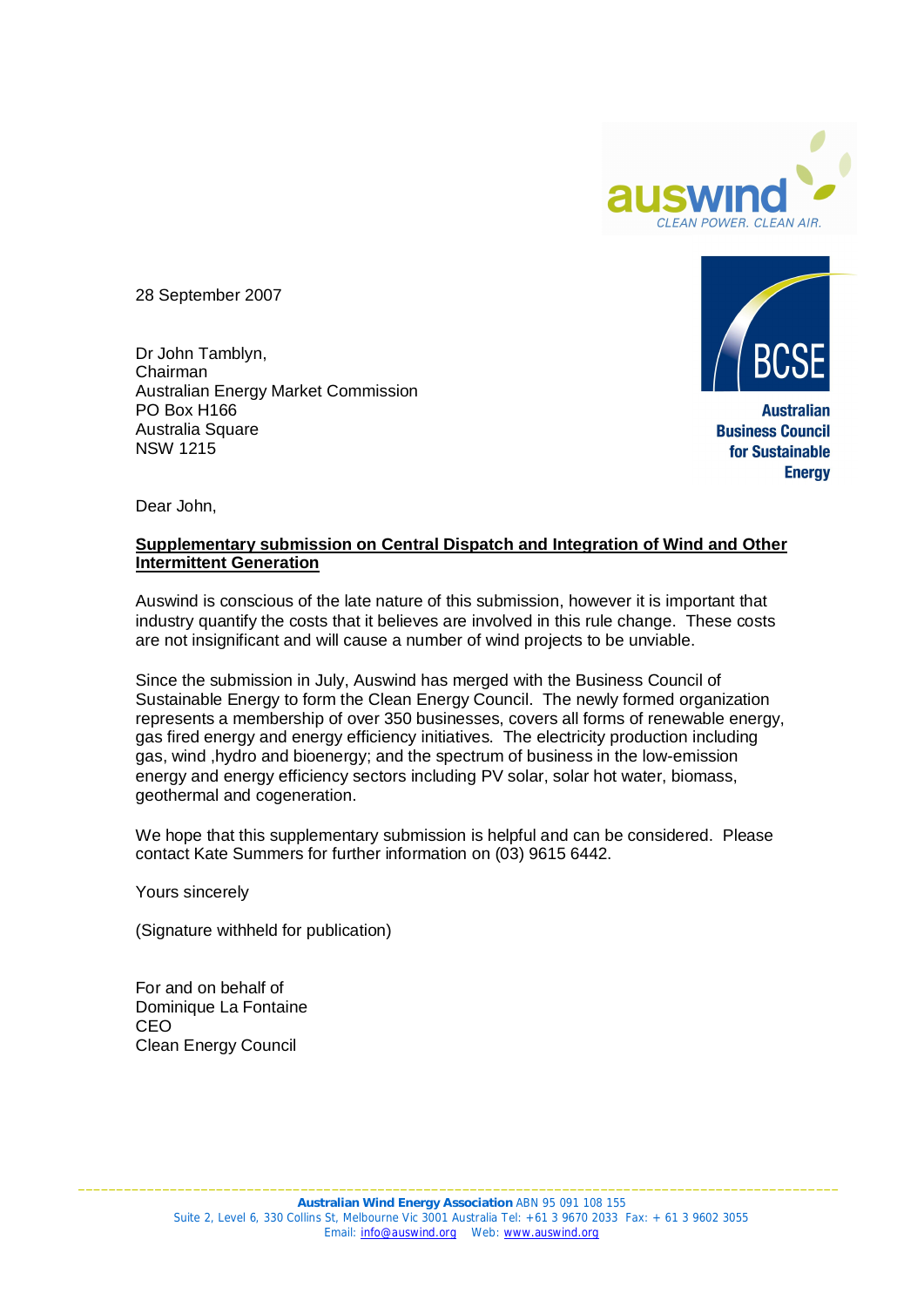# **Supplementary Submission – Clean Energy Council**

The Clean Energy Council<sup>1</sup> (CEC) has significant concerns with the proposed rule change for the integration of renewable intermittent generation into the NEM market dispatch process via the "semi-scheduled" rule change.

Preparing this supplementary submission and following discussion with various stakeholders it is evident to us that the rule proposal would be more efficient and cost effective if it were simplified. Little evidence is provided that a substantial concern exists, and the problem that has been identified, in the South East of South Australia, will not be captured in this change.

The industry is concerned with the cost burden of implementing the rules as they are proposed, particularly concerning the content of a dispatch instruction. The rules create a significant barrier to entry by requiring development of facilities to manage a rare event, and for those facilities to be operational at all times. Larger, existing market participants, with the relevant facilities, are also favoured in the proposal.

NEMMCO's proposal for a complicated and mandatory scheme does not examine the costs to participants and therefore is incomplete. Without an assessment of the implementation costs and an assessment of the materiality of the problem to be solved it is impossible to correctly assess the change against the market objective.

The proposed rules have included semi-scheduled generators into many of the chapter 4 obligations which has broadened the scope of the dispatch instruction and the semi-scheduling beyond that discussed in the WETAG and previously indicated to participants. It seems unfortunate that the rule proposal appears to have failed to re-examine chapter 4 in light of the intermittent energy source that it is endeavouring to control. CEC recommend simplifying the rules so that they are re-drafted (in areas) around intermittent generating units.

# **Cost of the proposed approach**

The current proposal requires operational shift control of wind farms. To establish such a system, from start up for a company that currently does not have a full operational control room or market systems in place, we estimate a cost of at least: \$1Million upfront and \$1.2Million on an ongoing basis. These costs do not include lease of appropriate control room facilities which would increase the costs, nor the ongoing communications.

#### **Cost of an alternative, simplified approach**

CEC suggested the rules be altered to clarify the ability to run an automated bid/rebid system and limit the control requirement to active power only. The implementation costs for an automated system are estimated as being at least \$800k upfront and \$415k ongoing. These costs assume an increase to on-call personnel, a market analyst, the IT and market systems associated with managing the control and bidding of a wind farm.

# **Materiality**

CEC is concerned that NEMMCO has not adequately justified the materiality of the constraint problem, nor demonstrated how this will be efficient for the market. The cost burden will make many distributed generation projects unviable, the 30 MW limit ought to be lifted to recognise the intermittency of the energy source. The reality of

<sup>&</sup>lt;sup>1</sup> Auswind has now merged with the Business Council of Sustainable Energy to form the Clean Energy Council.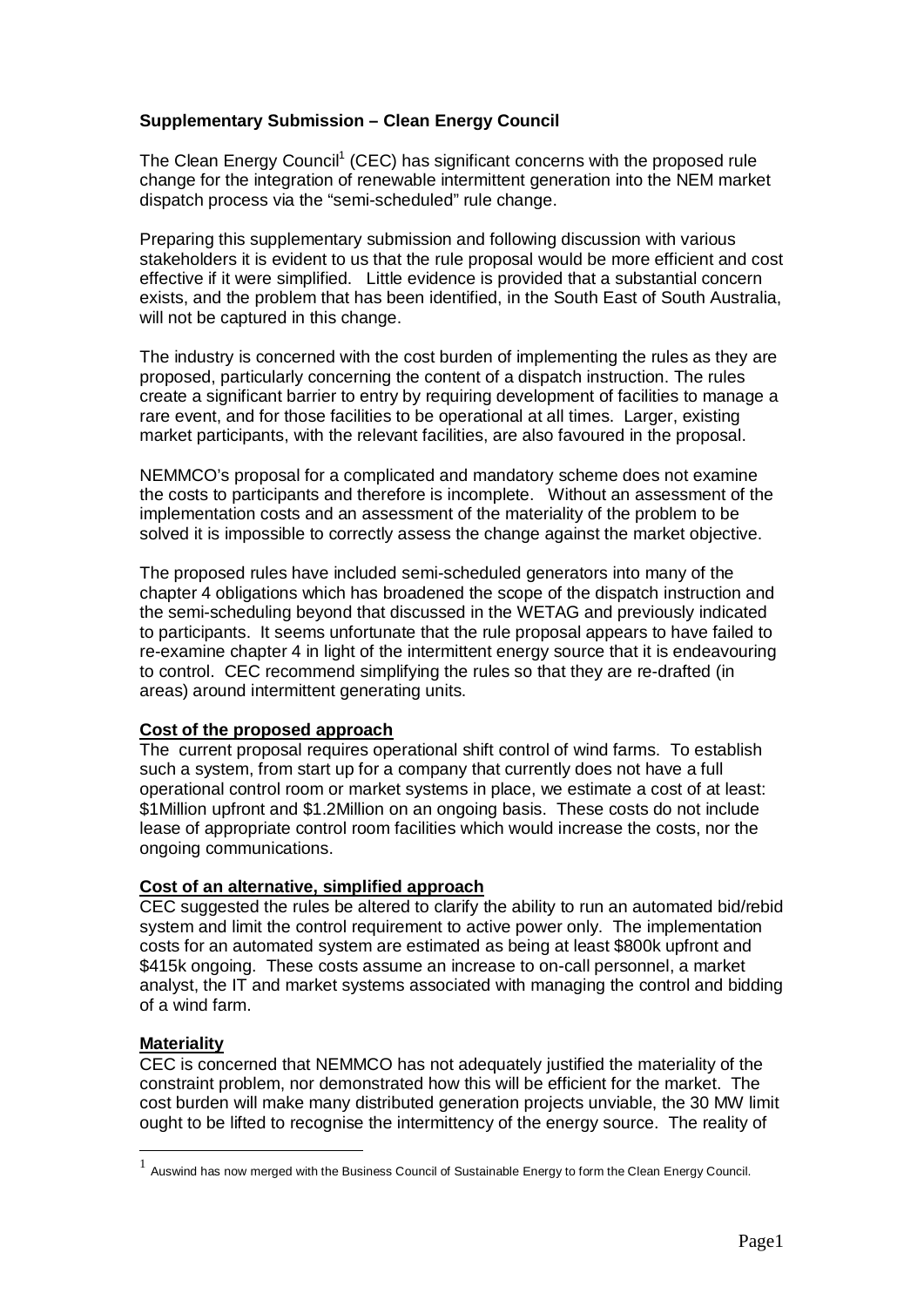the mathematics that drives the dispatch engine means that many generators are unlikely to have a coefficient large enough to be included in a constraint equation, yet the obligation to bid and be in dispatch is not questioned. The requirement places an overhead for near or at zero dollar short run marginal cost energy that is questionable.

There is an implicit assumption in the NEMMCO papers that the current network flow limits and the quantity and amount of FCAS are "correct" and that any change from this is inefficient and will lead problems with both security and prices. For example NEMMCO has periodically reduced the amount of Regulation FCAS in a downward manner until it reached a problem period with hot water load increases. It then increased the amount for the duration of the hot water peak. Hence, the current figures have been built up from experience over a number years taking into account the history and experience in forecasting customer demand and thermal generator performance (including FCAS capability).

NEMMCO have indicated that increases in variable generation may constrain networks and potentially push them into insecure operating states, however the CEC does not believe that NEMMCO has demonstrated that the best option is to always have the ability to dispatch generation with a zero short-run marginal cost at a lower level and hence spill an non-storable fuel source (in the case of wind farms – spill wind). Other options such as using existing rules to manage access between participants, a larger operating margin on the network element or the dispatch of more FCAS were not evaluated to see if they would be more cost effective.

While the use of the wind forecasting system (AWEFS) is integral to the operation of the proposed semi-dispatch mechanism, no investigation has been undertaken on the possibility of the output from AWEFS being used to adjust network limits or FCAS requirements dynamically and allowing windfarms to continue to generate at their maximum capacity. This may prove to be a more economically attractive way of running the system in the long term

The obligation to bid, rebid along with the associated costs to ensure that the generator stays on occurs regardless of whether the generator is involved in a binding constraint equation. This will occur as a result of the price mechanisms in the market dispatch – it is not a function of a network security issue. This places the intermittent renewable energy into a situation where it must monitor and analyse the market regardless of the fact that it not competing to set the price but rather being a price taker.

One of the options considered by the working group early in the process was for the "semi-scheduled" status to only be triggered once the generator was "defined within any network constraint". This meant that only generators whose control was likely to cause a material impact on the market outcomes would be semi-scheduled, and if an existing intermittent non-scheduled generator became a significant component of a constraint equation it would be given 12 months to develop the required systems and procedures to comply with semi-dispatch.

NEMMCO rejected this option as they didn't believe that they would have the power to force a generator to re-apply for registration in a different category. CEC believes there is merit in re-considering this option as a means of ensuring that only generators that make a significant contribution to binding constraints bear the expenses of implementing the required systems. To avoid the issue about reclassification raised by NEMMCO, all large intermittent generators would be classified as semi-scheduled, but the key Rule clauses would only be triggered when